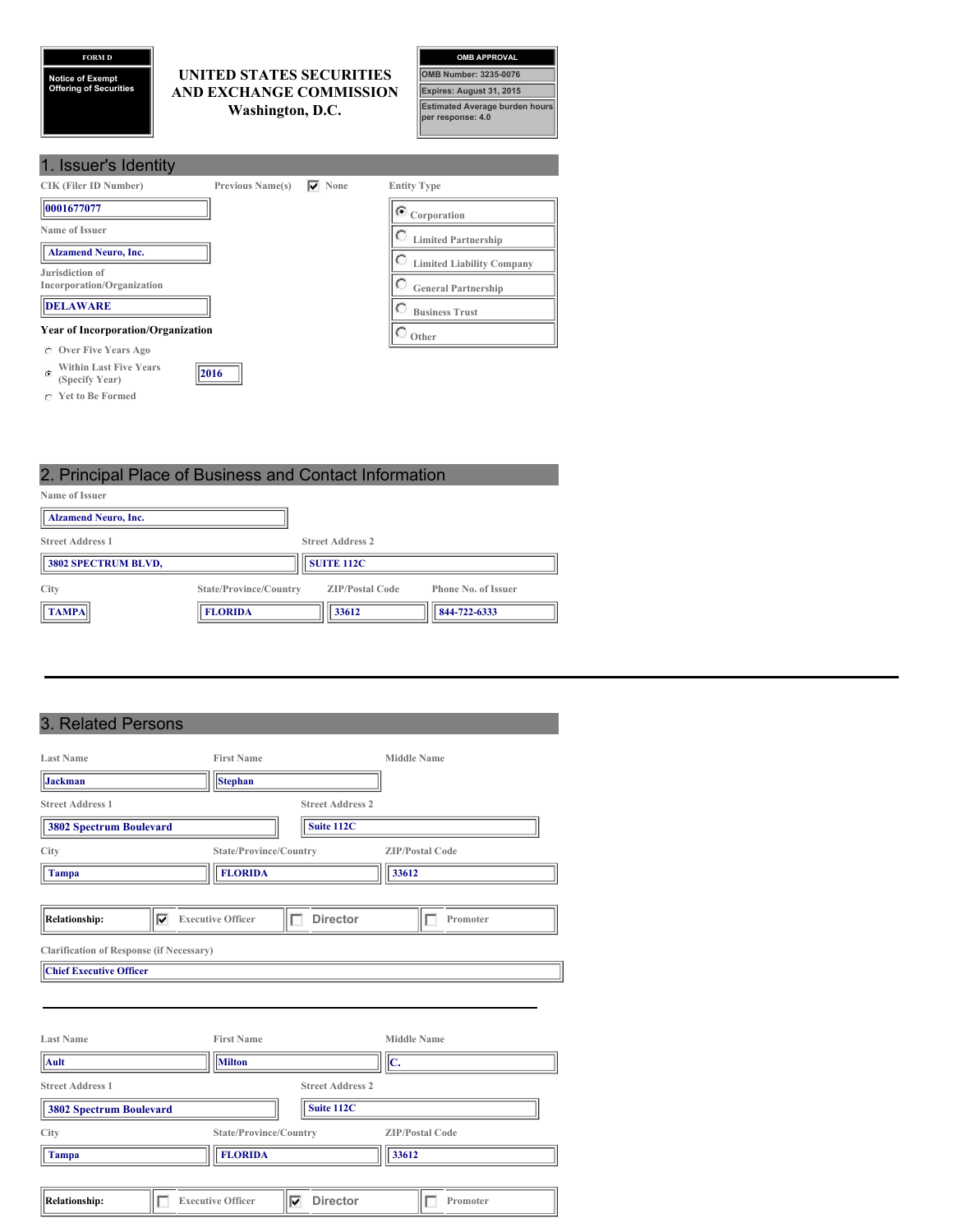|  |  | <b>Clarification of Response (if Necessary)</b> |
|--|--|-------------------------------------------------|
|--|--|-------------------------------------------------|

| <b>CHAIRMAN OF THE BOARD</b>                                                      |                                        |                         |                        |
|-----------------------------------------------------------------------------------|----------------------------------------|-------------------------|------------------------|
|                                                                                   |                                        |                         |                        |
| <b>Last Name</b>                                                                  | <b>First Name</b>                      |                         | <b>Middle Name</b>     |
| <b>Horne</b>                                                                      | <b>William</b>                         |                         | B.                     |
| <b>Street Address 1</b>                                                           |                                        | <b>Street Address 2</b> |                        |
| <b>3802 Spectrum Boulevard</b>                                                    |                                        | Suite 112C              |                        |
| City                                                                              | State/Province/Country                 |                         | <b>ZIP/Postal Code</b> |
| Tampa                                                                             | <b>FLORIDA</b>                         |                         | 33612                  |
|                                                                                   |                                        |                         |                        |
| <b>Relationship:</b><br>Е                                                         | <b>Executive Officer</b>               | $\nabla$ Director       | Promoter<br>П          |
|                                                                                   |                                        |                         |                        |
| <b>Clarification of Response (if Necessary)</b>                                   |                                        |                         |                        |
|                                                                                   |                                        |                         |                        |
|                                                                                   |                                        |                         |                        |
| <b>Last Name</b>                                                                  | <b>First Name</b>                      |                         | <b>Middle Name</b>     |
| <b>Mansour</b>                                                                    | <b>Philip</b>                          |                         | E.                     |
| <b>Street Address 1</b>                                                           |                                        | <b>Street Address 2</b> |                        |
| <b>3802 Spectrum Boulevard</b>                                                    |                                        | Suite 112C              |                        |
| City                                                                              | State/Province/Country                 |                         | <b>ZIP/Postal Code</b> |
| <b>Tampa</b>                                                                      | <b>FLORIDA</b>                         |                         | 33612                  |
|                                                                                   |                                        |                         |                        |
| <b>Relationship:</b><br>г                                                         | <b>Executive Officer</b>               | $\nabla$ Director       | Promoter<br>г          |
| <b>Clarification of Response (if Necessary)</b>                                   |                                        |                         |                        |
|                                                                                   |                                        |                         |                        |
|                                                                                   |                                        |                         |                        |
| <b>Last Name</b>                                                                  | <b>First Name</b>                      |                         | <b>Middle Name</b>     |
| Cragun                                                                            | <b>Kenneth</b>                         |                         | S.                     |
| <b>Street Address 1</b>                                                           |                                        | <b>Street Address 2</b> |                        |
| <b>3802 Spectrum Boulevard</b>                                                    |                                        | Suite 112C              |                        |
| City                                                                              | State/Province/Country                 |                         | <b>ZIP/Postal Code</b> |
| <b>Tampa</b>                                                                      | <b>FLORIDA</b>                         |                         | 33612                  |
|                                                                                   |                                        |                         |                        |
| <b>Relationship:</b>                                                              | $\sqrt{\phantom{a}}$ Executive Officer | Director<br>П           | Promoter               |
|                                                                                   |                                        |                         |                        |
| <b>Clarification of Response (if Necessary)</b><br><b>CHIEF FINANCIAL OFFICER</b> |                                        |                         |                        |
|                                                                                   |                                        |                         |                        |
|                                                                                   |                                        |                         |                        |

4. Industry Group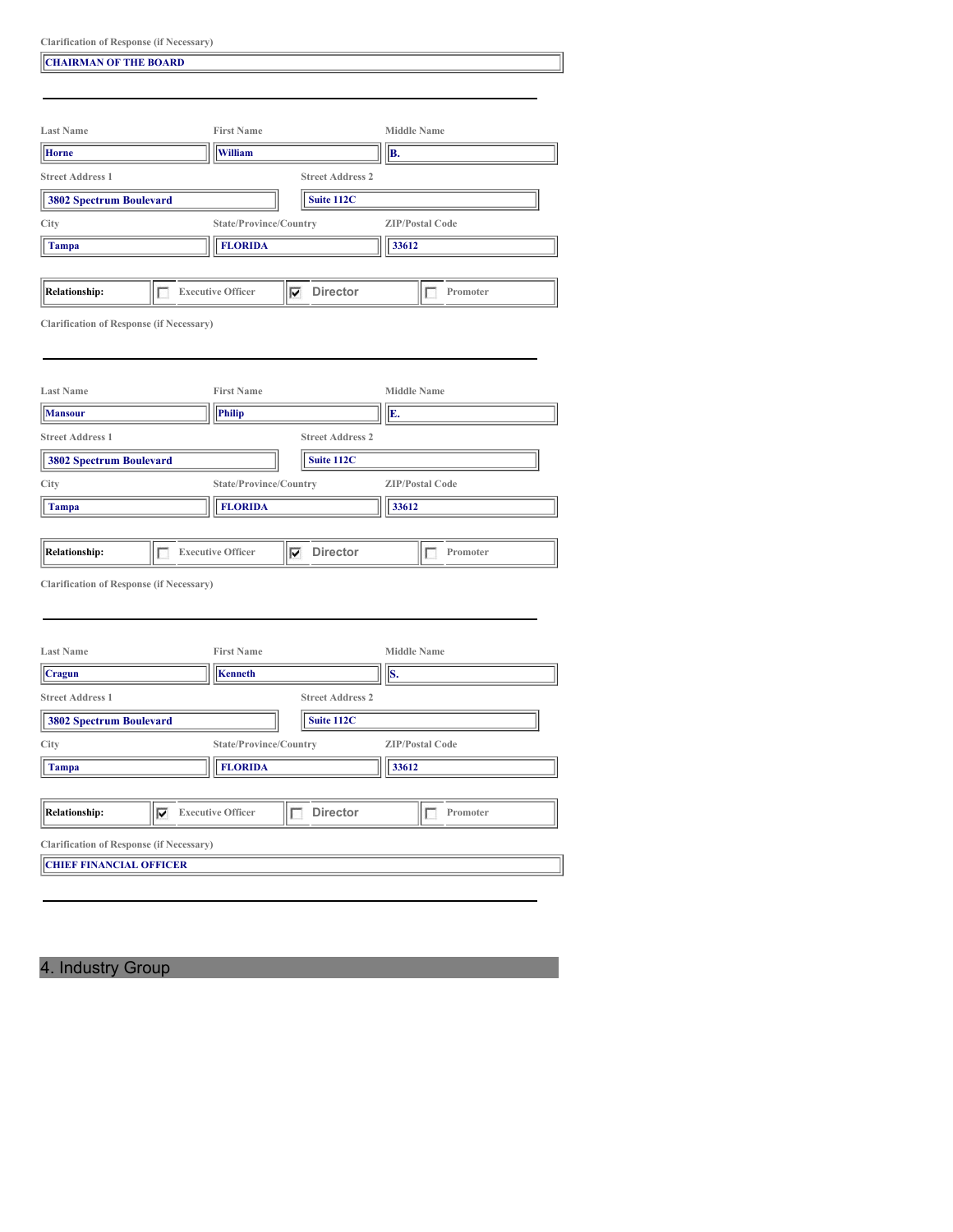## **Agriculture**

### **Banking & Financial Services**

- **Commercial Banking**
- **Insurance**
- **Investing**
- **Investment Banking**

**Pooled Investment Fund**

**Other Banking & Financial Services**

### **Business Services**

- **Energy**
- **Coal Mining**
- **Electric Utilities**
- **Energy Conservation**
- **Environmental Services**
- **Oil & Gas**
- **Other Energy**

### **Retailing**

- **Restaurants**
	- **Technology**
	- **Computers**
- **Other Health Care**

**Health Care Biotechnology Health Insurance Hospitals & Physicians Pharmaceuticals**

 $\subset$  $\cap$ 

**Manufacturing Real Estate Commercial Construction**

> **REITS & Finance Residential Other Real Estate**

- **Telecommunications**
- **Other Technology**

### **Travel**

- **Airlines & Airports**
- **Lodging & Conventions**
- **Tourism & Travel Services**
- **Other Travel**

### **Other**

### 5. Issuer Size

 $\circ$  $\circ$  $\circ$  $\circ$  $\circ$  $\circ$  $\widehat{G}$  $\circ$ 

### **Revenue Range Aggregate Net Asset Value Range**

- **No Revenues No Aggregate Net Asset Value**
- **\$1 - \$1,000,000 \$1 - \$5,000,000**
- **\$1,000,001 - \$5,000,000 \$5,000,000 \$5,000,001 \$25,000,000**
- **\$5,000,001 - \$25,000,000 \$25,000,000 \$25,000,001 \$50,000,000**
- **\$25,000,001 - \$100,000,000 \$50,000,001 - \$100,000,000**
- **Over \$100,000,000 Over \$100,000,000**
- **Decline to Disclose Decline Decline Decline Disclose**
- **Not Applicable Not Applicable**

## 6. Federal Exemption(s) and Exclusion(s) Claimed (select all that apply)

| Rule $504(b)(1)$ (not (i), (ii)<br>or (iii) | <b>Rule 505</b>                            |
|---------------------------------------------|--------------------------------------------|
| Rule $504$ (b)(1)(i)                        | $\sqrt{\mathbf{V}}$ Rule 506(b)            |
| Rule 504 (b) $(1)(ii)$                      | Rule $506(c)$                              |
| Rule 504 (b) $(1)(iii)$                     | Securities Act Section 4(a)(5)             |
|                                             | <b>Investment Company Act Section 3(c)</b> |

### 7. Type of Filing

**New Notice Date of First Sale 2019-03-04 First Sale Yet to Occur**

**Amendment**

г

### 8. Duration of Offering

**Does** the Issuer intend this offering to last more than one year?  $\bullet$  **Yes G** No

### 9. Type(s) of Securities Offered (select all that apply)

**Pooled Investment Fund Interests Equity**

**Tenant-in-Common Securities Debt**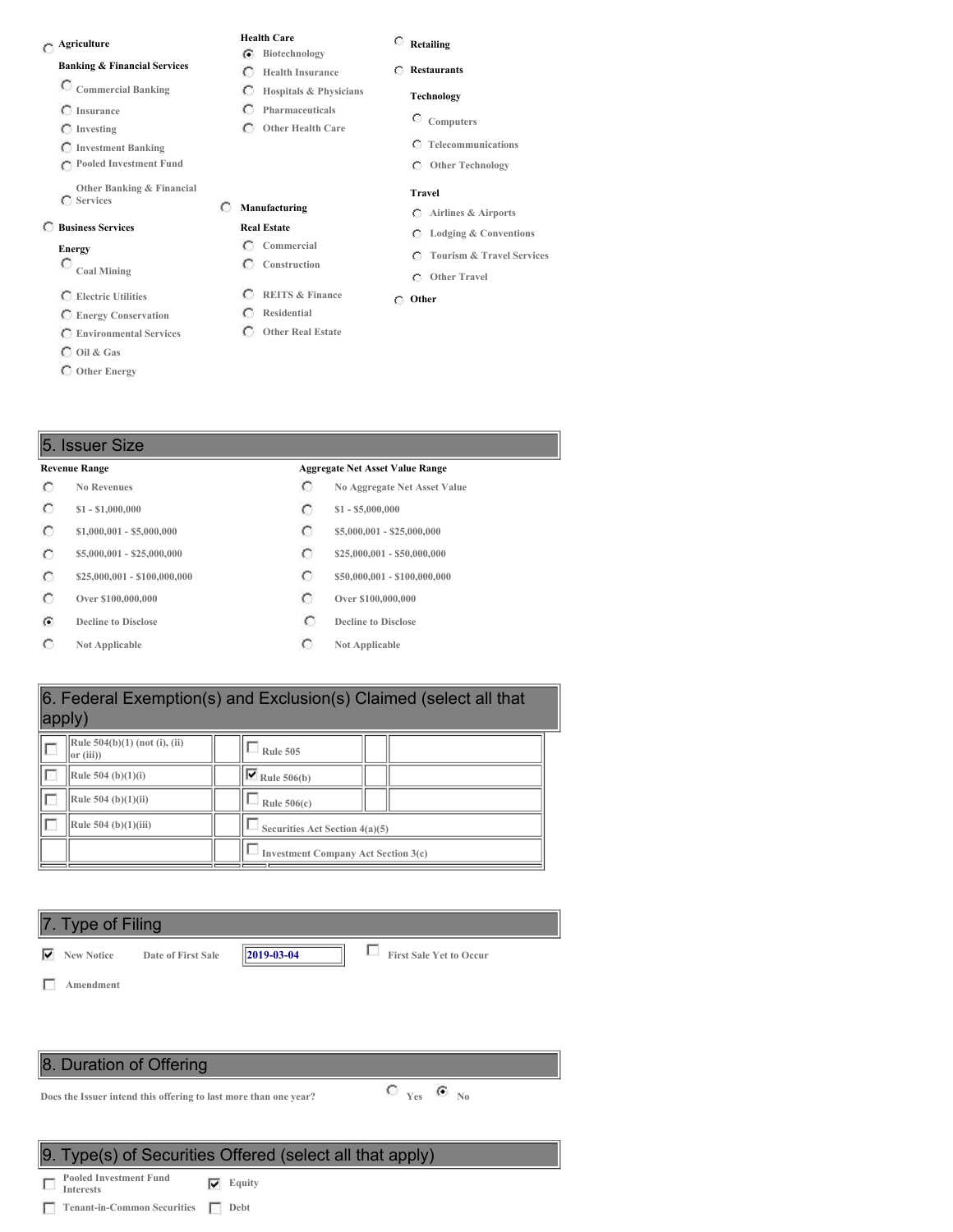|    | <b>Mineral Property Securities</b>                                                                                 | M | Option, Warrant or Other Right to<br><b>Acquire Another Security</b> |
|----|--------------------------------------------------------------------------------------------------------------------|---|----------------------------------------------------------------------|
| 1Й | Security to be Acquired Upon<br><b>Exercise of Option, Warrant or</b><br><b>Other Right to Acquire</b><br>Security |   | Other (describe)                                                     |

| 10. Business Combination Transaction                                                                                                                           |
|----------------------------------------------------------------------------------------------------------------------------------------------------------------|
| Is this offering being made in connection with a business combination<br>$C$ Yes $\bullet$ No<br>transaction, such as a merger, acquisition or exchange offer? |
| <b>Clarification of Response (if Necessary)</b>                                                                                                                |
|                                                                                                                                                                |
|                                                                                                                                                                |
| 11. Minimum Investment                                                                                                                                         |
| Minimum investment accepted from any outside<br>999<br><b>USD</b><br>$\mathcal{S}$<br>investor                                                                 |
| 12. Sales Compensation                                                                                                                                         |
| <b>Recipient CRD Number</b><br>Recipient<br>None                                                                                                               |
|                                                                                                                                                                |
| (Associated) Broker or Dealer CRD<br>(Associated) Broker or Dealer<br>None<br>None<br>Number                                                                   |
|                                                                                                                                                                |
| <b>Street Address 1</b><br><b>Street Address 2</b>                                                                                                             |
|                                                                                                                                                                |
| City<br>State/Province/Country<br><b>ZIP/Postal Code</b>                                                                                                       |
|                                                                                                                                                                |
| $\Box$ All States<br>State(s) of Solicitation                                                                                                                  |
|                                                                                                                                                                |

## 13. Offering and Sales Amounts

| <b>Total Offering Amount</b>         | S | 2000000    | <b>USD</b> | Indefinite |
|--------------------------------------|---|------------|------------|------------|
| <b>Total Amount Sold</b>             | S | $\ 231519$ | <b>USD</b> |            |
| <b>Total Remaining to be</b><br>Sold | Ś | 1768481    | <b>USD</b> | Indefinite |

**Clarification of Response (if Necessary)**

**On 3/04/19, the Issuer sold and issued to accredited investors an aggregate of 154,346 shares of common stock at \$1.50 per share, and warrants to purchase 77,173 shares, in the aggregate, at an exercise price of \$3.00.**

14. Investors

| Select if securities in the offering have been or may be sold to persons who |  |
|------------------------------------------------------------------------------|--|
| do not qualify as accredited investors,                                      |  |

| $\Box$ | do not qualify as accredited investors,                                  |
|--------|--------------------------------------------------------------------------|
|        | Number of such non-accredited investors who already have invested in the |
|        | offering                                                                 |

| Regardless of whether securities in the offering have been or may be sold |
|---------------------------------------------------------------------------|
| to persons who do not qualify as accredited investors, enter the total    |
| number of investors who already have invested in the offering:            |



# 15. Sales Commissions & Finders' Fees Expenses

Provide separately the amounts of sales commissions and finders' fees expenses, if any. If the amount of an **expenditure is not known, provide an estimate and check the box next to the amount.**